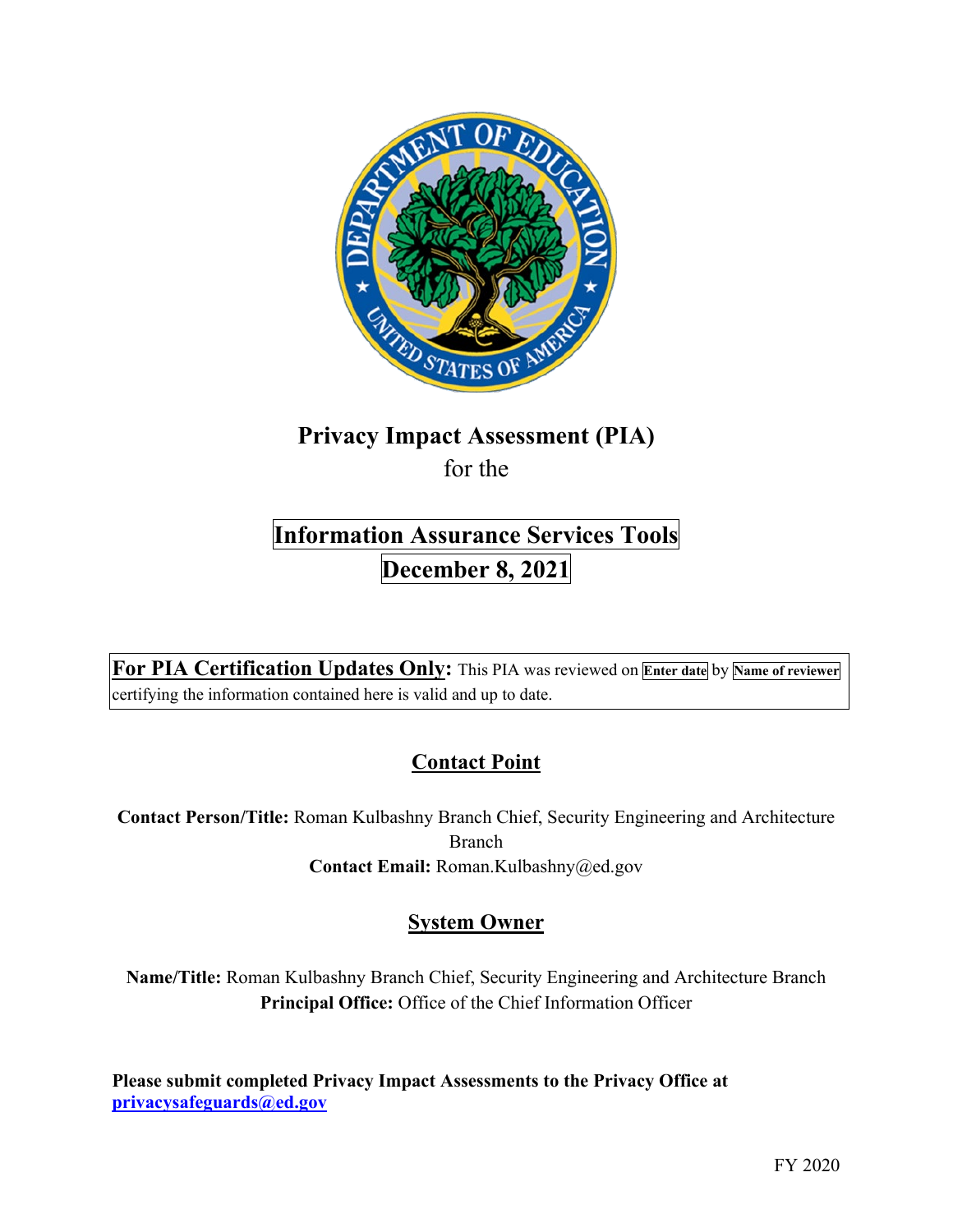*system. You may wish to consult with your ISSO in completing this document. Please complete this Privacy Impact Assessment (PIA) on how personally identifiable information (PII) is collected, stored, protected, shared, and managed electronically by your If a question does not apply to your system, please answer with N/A.* 

## **1. Introduction**

or purpose for the system. **1.1.** Describe the system including the name, acronym, and a brief description of the program

 applications are standalone applications or tools but are being authorized under one The Information Assurance Services Tools (IAST) system serves as a U.S. Department of Education (Department) central repository for several tools and applications used and managed by the Security Engineering and Architecture (SE&A) Branch of the Information Assurance Systems Division of the Office of the Chief Information Officer (OCIO). The current set of applications that falls under IAST includes EnCase Endpoint Investigator (EnCase), DB Protect, WebInspect, RedSeal, and Tenable. These system boundary.

- in a hard drive or document, EnCase collects that stored PII when it collects the • EnCase is software used for forensic, cyber security, and security analytics. Encase is used to recover evidence from hard drives in investigations of cybersecurity events and incidents. EnCase allows the investigator to conduct indepth analysis of user files to collect evidence such as documents, pictures, internet history, and Windows Registry information. EnCase is currently the only IAST component that collects PII; this collection is incidental and unintentional. For example, if an endpoint that is the subject of an investigation had stored PII image of that hard drive or the document. An endpoint is a remote computing device that communicates with a network to which it is connected. Examples of endpoints are laptops, desktops, and smartphones.
- mistakes, access control issues, missing patches, or any combination of settings (DoS), or unauthorized modification of data held within data stores (e.g., relational databases and Big Data). All Department databases other than those • DB Protect is a data security platform that uncovers database configuration that could lead to escalation of privileged attacks, data leakage, denial-of-service within Federal Student Aid (FSA) (which have their own vulnerability detection software) are subjected to DB Protect scans.
- WebInspect is a tool designed to detect security flaws in web-based applications. This session-based assessment reports each vulnerability, pinpoints locations in the application, and recommends corrective actions. All non-FSA Department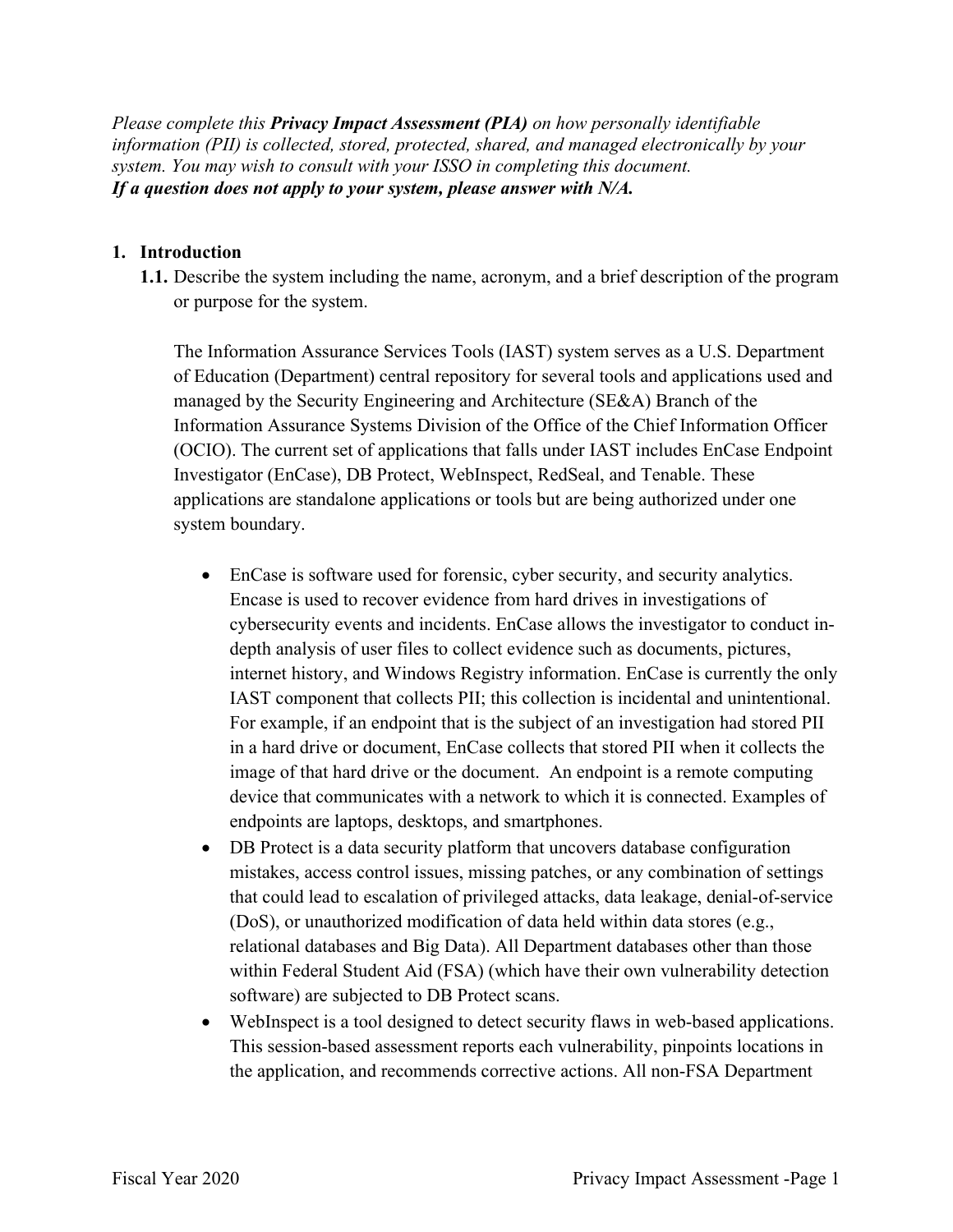systems that have web servers or web application interfaces are subjected to WebInspect scans.

- RedSeal is an application that creates analytic platforms for the Department to visualize their security architecture, continuously monitor information technology (IT) compliance, and eliminate cyber threats. RedSeal performs an analysis of network connectivity and endpoint vulnerabilities, adds configuration files from switches, routers, firewalls, and load balancers, and imports host and vulnerability data from vulnerability scanners and other sources.
- Tenable Security Center (Tenable) is a management application for vulnerability scanning of all non-FSA endpoints within the Department. Tenable's dashboard provides an overview of scan results, intrusion detection, and monitoring of valuable network assets. Tenable scans all endpoints and identifies endpoints that contain vulnerabilities as identified by Tenable plugins.

 Information System Owner. All access to the tools in IAST is controlled through role-The primary users of IAST are SE&A Branch system administrators, including the OCIO Vulnerability Management Program Enhancements Team (VMPE), the OCIO Vulnerability Management Team (VM), and the Department Security Operations Center (EDSOC). Further users include Department users that would be approved by the based access.

**1.2.** Describe the purpose for which the personally identifiable information  $(PII)^{1}$  is collected, used, maintained or shared.

 and incidentally collect PII. EnCase is software used for forensic, cyber security, and EnCase is currently the only IAST component tool that has the possibility to encounter security analytics. Encase is used to recover evidence from hard drives in investigations of cybersecurity events and incidents. For example, if an endpoint that is the subject of an investigation had stored PII in a hard drive or document, EnCase collects that stored PII when it collects the image of that hard drive or the document.

**1.3.** Is this a new system, or one that is currently in operation?

New System

 $1$  The term "personally identifiable information" refers to information which can be used to distinguish or trace an individual's identity, such as their name, social security number, biometric records, etc. alone, or when combined with other personal or identifying information which is linked or linkable to a specific individual, such as date and place of birth, mother's maiden name, etc. OMB Circular A-130, page 33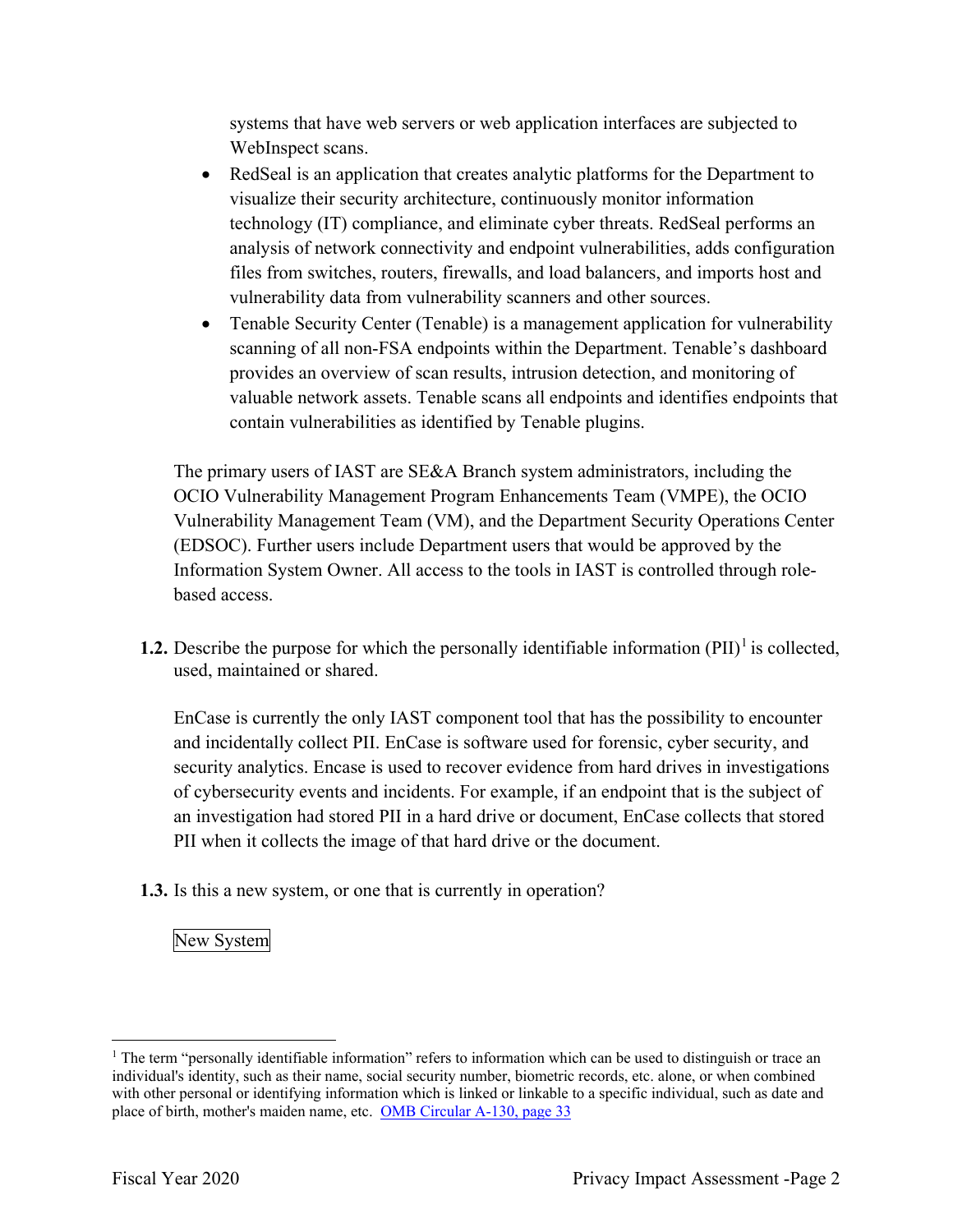**1.4.** Is this PIA new, or is it updating a previous version?

## New PIA

Since this is a new system which could collect PII, a PIA is required.

**1.5.** Is the system operated by the agency or by a contractor?

Agency

 **1.5.1.** If the system is operated by a contractor, does the contract or other acquisitionrelated documents include privacy requirements?

 $\overline{M}$  N/A

Click here to select.

## **2. Legal Authorities and Other Requirements**  *If you are unsure of your legal authority, please contact your program attorney.*

 **2.1.** What specific legal authorities and/or agreements permit and regulate the collection and use of data by the system? Please include name and citation of the authority.

 In accordance with the Federal Information Security Modernization Act (FISMA) of Information Security Program (ISP) to safeguard the confidentiality, integrity, and Cybersecurity Policy OCIO-3-112, to analyze, identify, alert and prevent the unintentional or deliberate exfiltration of unprotected sensitive data from the 2014 (Public Law 113–283), the Department has established an enterprise-wide availability of its information and systems. PII incidentally encountered and collected by IAST is initially collected in compliance with the Department's overarching Department's network. The Cybersecurity Policy is based on legislative, statutory, and executive directive requirements that include Federal laws and regulations, Presidential Directives and Executive Orders, Federal IT Acquisition Reform Act (FITARA), FISMA, the National Institute of Standards and Technology (NIST) Special Publications (SP) 800 series, the NIST Federal Information Processing Standards (FIPS), and Office of Management and Budget (OMB) memoranda. The Department has an obligation under Federal law to define and operate an effective cybersecurity program.

### **SORN**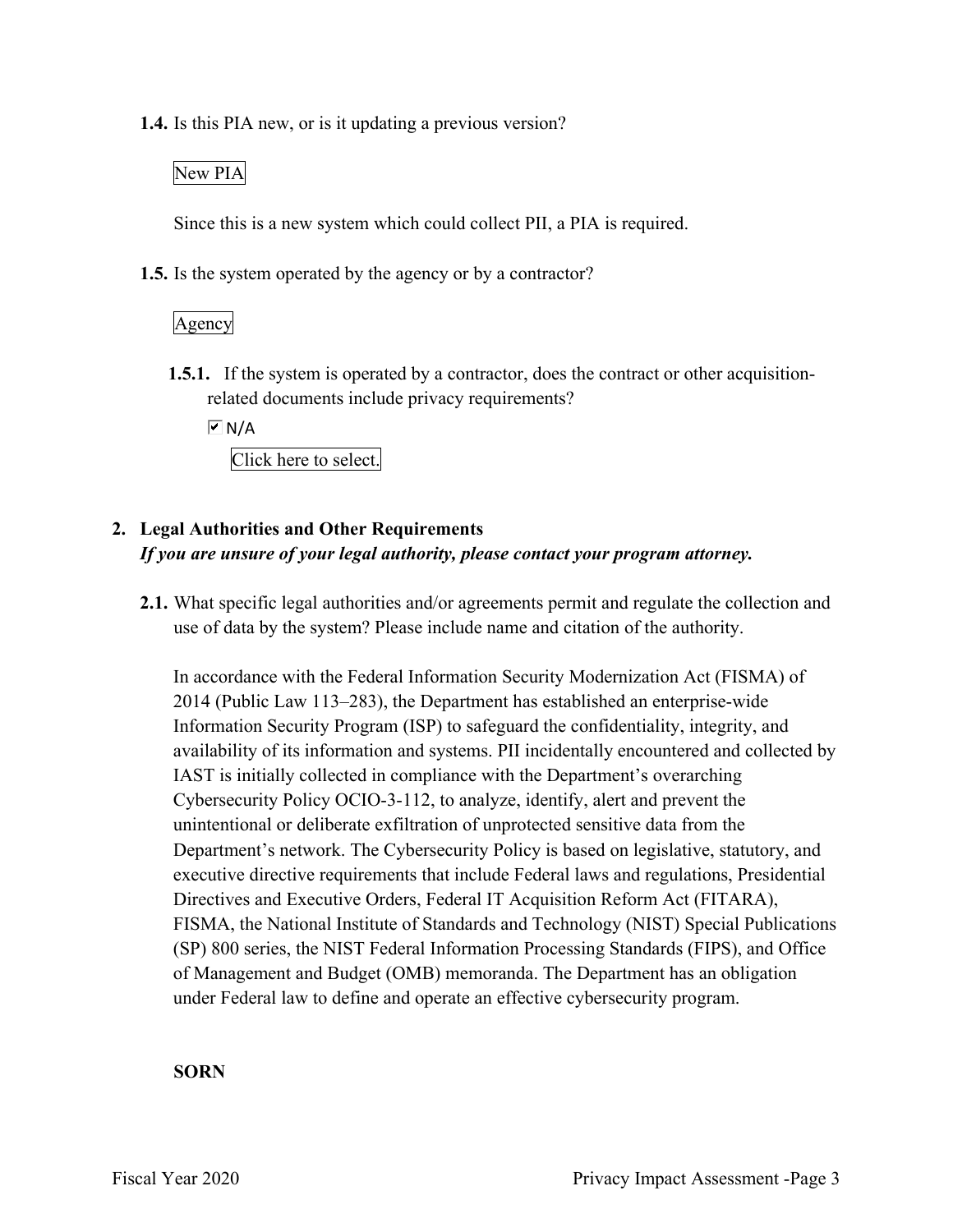**2.2.** Is the information in this system retrieved by an individual's name or personal identifier such as a Social Security Number or other identification?<br>No

**2.2.1.** If the above answer is **YES,** this system will need to be covered by Privacy Act System of Records Notice(s)  $(SORN(s))$ .<sup>2</sup> Please provide the SORN name, number, Federal Register citation and link, or indicate that a SORN is in progress.

 $\overline{M}$  N/A

Click here to enter text.

 **2.2.2.** If the above answer is **NO**, explain why a SORN was not necessary. For Department, etc. example, the information is not retrieved by an identifier, the information is not maintained in a system of records, or the information is not maintained by the

 $\Box$ N/A

 The information is not retrieved by a personal identifier; the PII encountered and collected by IAST is incidental and never used in security analysis.

## **Records Management**

 **an email to [RMHelp@ed.gov](mailto:RMHelp@ed.gov) If you do not know your records schedule, please consult with your records liaison or send** 

 Administration (NARA) for the records contained in this system? Please provide all **2.3.** What is the records retention schedule approved by National Archives and Records relevant NARA schedule numbers and disposition instructions.

General Records Schedule (GRS) 3.2, Item 010 Systems and data security records. Temporary. Destroy 1 year(s) after system is superseded by a new iteration or when no longer needed for agency/IT administrative purposes to ensure a continuity of security controls throughout the life of the system.

DAA-GRS2013-0006- 0001

General Records Schedule (GRS) 3.2, 020 Computer security incident handling, reporting and follow-up records

 $2$  A System of Records Notice (SORN) is a formal notice to the public that identifies the purpose for which PII is collected, from whom and what type of PII is collected, how the PII is shared externally (routine uses), and how to access and correct any PII maintained by ED. <https://connected.ed.gov/om/Documents/SORN-Process.pdf>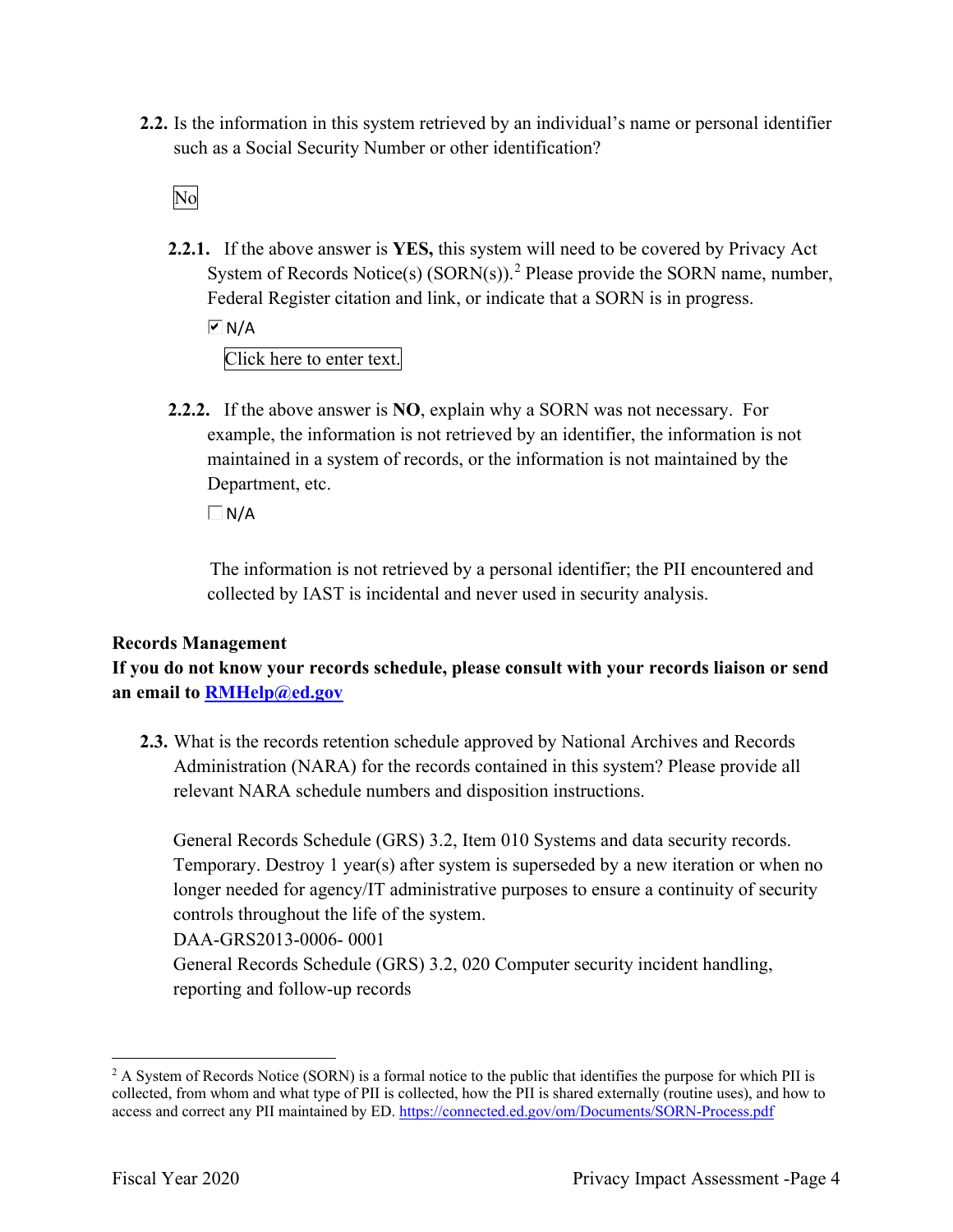DAA-GRS2013-0006- 0002 Temporary. Destroy 3 year(s) after all necessary follow-up actions have been completed, but longer retention is authorized if required for business use.

 timelines in the records disposition schedule? **2.4.** Is the PII contained in this system disposed of appropriately, and in accordance with the

Yes

## **3. Characterization and Use of Information**

## **Collection**

**3.1.** List the specific PII elements (e.g., name, email, address, phone number, date of birth, Social Security, etc.) that the system collects, uses, disseminates, or maintains.

 be encountered and incidentally collected by EnCase during an investigation. Any PII that is included in Department systems, such as Social Security number, (SSN), name, credit card number, email address, password, and username, could

 **3.2.** Does the system collect only the minimum amount required to achieve the purpose stated in Question 1.2?<br>Yes

 and unintentionally. EnCase is software used for forensic, cyber security, and security EnCase is the only IAST component that encounters PII, and this is done incidentally analytics. Encase is used to recover evidence from hard drives in investigations of cybersecurity events and incidents, therefore may collect PII as part of the investigation. PII is encountered and collected incidentally by EnCase though electronic means. For example, when EnCase collects an image of a hard drive or document from a computer under investigation, EnCase encounters any PII stored in the hard drive or document. The information collected is the minimum amount to address the investigation.

**3.3.** What are the sources of PII collected (e.g., individual, school, another agency, commercial sources, etc.)?

 Any member of the public that has information in Department systems that is collected by EnCase. Please refer to the PIAs for other Department systems to understand the sources of the PII in those systems. sources of the PII in those systems.<br>Fiscal Year 2020 Privacy Impact Assessment -Page 5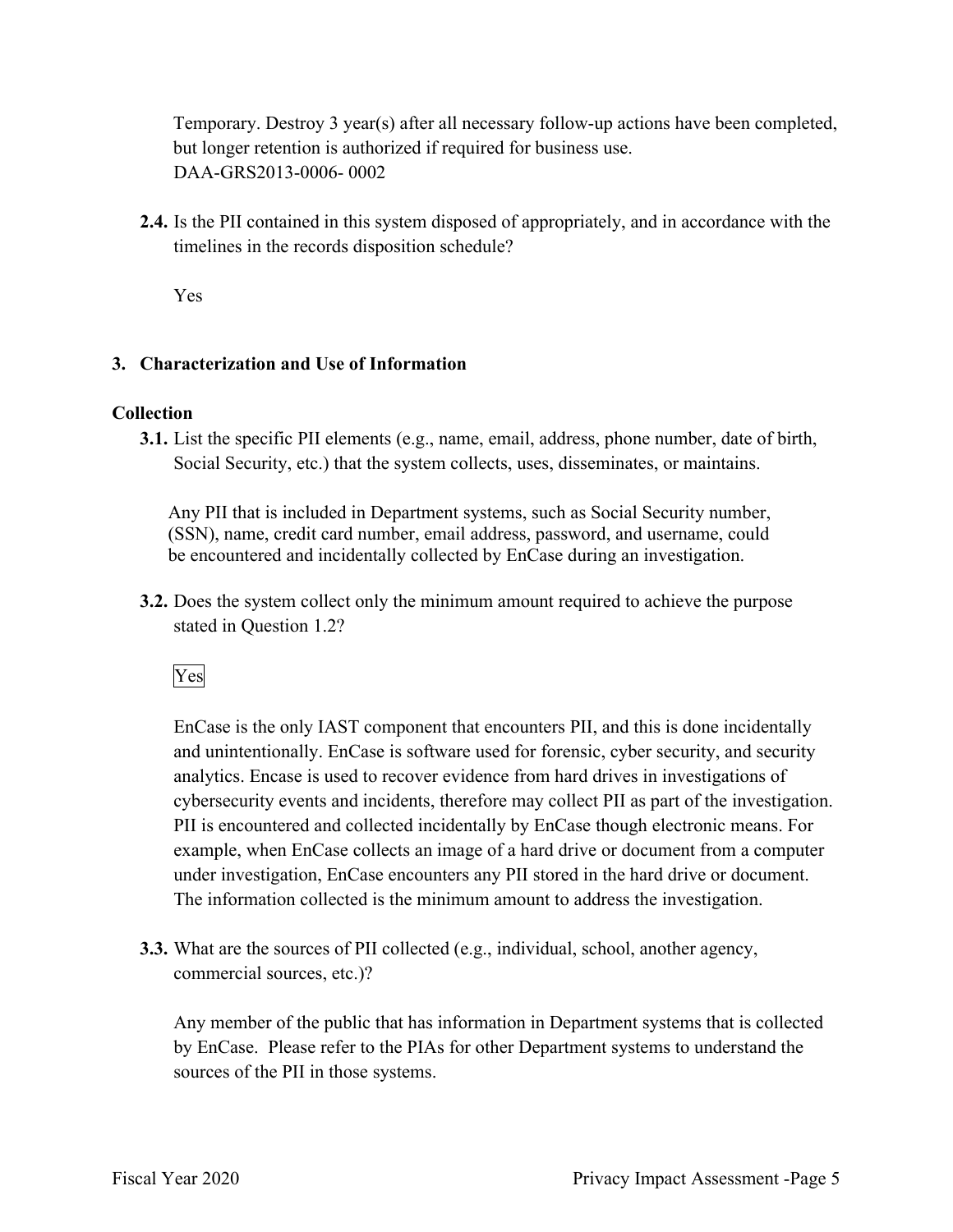**3.4.** How is the PII collected from the stated sources listed in Question 3.3 (e.g., paper form, web page, database, etc.)?

PII is encountered and collected incidentally by EnCase though electronic means. For example, when EnCase collects an image of a hard drive or document from a computer under investigation, EnCase encounters any PII stored in the hard drive or document.

 **3.5.** How is the PII validated or confirmed to ensure the integrity of the information collected?<sup>3</sup> Is there a frequency at which there are continuous checks to ensure the PII remains valid and accurate?

Since the PII is collected incidentally and it is not used for security analysis purposes, it is not validated.

## **Use**

**3.6.** Describe how the PII is used to achieve the purpose stated in Question 1.2 above.

PII is collected incidentally and not used for security analysis purposes.

 **3.7.** Is the system using PII for testing/researching new applications or information systems prior to deployment or for training employees?<br>No

 **3.7.1.** If the above answer is **YES,** what controls are in place to minimize the risk and protect the data?

 $\overline{M}$  N/A

Click here to enter text.

## **Social Security Numbers**

*It is the Department's Policy that, in order to collect Social Security Numbers, the System Owner must state the collection is: 1) authorized by law, 2) necessary for an agency purpose, and 3) there is no reasonable alternative.* 

 **3.8.** Does the system collect Social Security Numbers? Note that if the system maintains Social Security Numbers but does not explicitly collect them, answer 3.8.1 to address the purpose for maintaining them.

 $3$  Examples include restricted form filling, account verification, editing and validating information as it's collected, and communication with the individual whose information it is.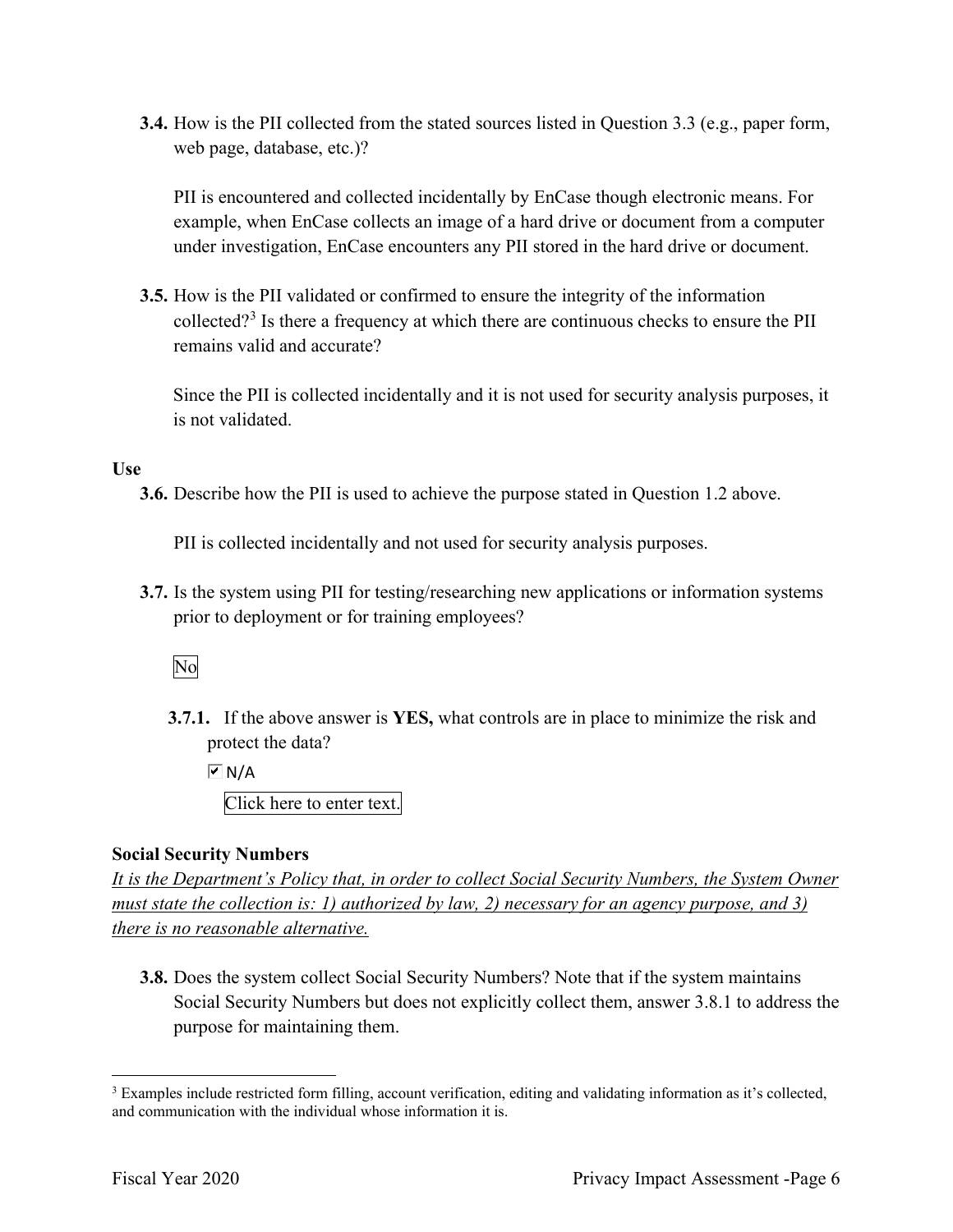**3.8.1.** If the above answer is **YES**, explain the purpose for its collection, and how the SSN will be used.

 $\Box$  N/A

EnCase is the only IAST component that could potentially collect and store SSNs. For example, when EnCase collects an image of a hard drive or document from a computer under investigation, EnCase encounters any PII, including SSNs, stored in the hard drive or document.

 **3.8.2.** Specify any alternatives considered in the collection of SSNs and why the alternatives were not selected.

 $\Box N/A$ 

 The system does not intentionally collect SSNs or other PII. For investigation purposes, an SSN could incidentally be collected, but is not used as part of the security analysis.

### **4. Notice**

 its collection (e.g., direct notice, such as a Privacy Act Statement (if applicable) or **4.1.** How does the system provide individuals with notice about the collection of PII prior to public notice, such as a SORN, PIA,)? If notice is not provided, explain why not.

 Since the collection of PII in IAS Tools is incidental and the PII is not used for security analysis, no notice is provided. Please refer to the PIAs for other Department systems to understand the notice that was provided prior to collection of the information.

**4.2.** Provide the text of the notice or the link to the webpage where the notice is posted if notice is provided other than by SORN or PIA.

 $\overline{M}$  N/A

Click here to enter text.

 **4.3.** What opportunities are available for individuals to consent to uses (including new uses of previously collected PII), decline to provide PII, or opt out of the project?

 opportunities for individuals to opt out of collection. Please refer to the PIAs for other Since collection of PII by IAST is incidental and unintentional, there are no Department systems to understand opt-out opportunities.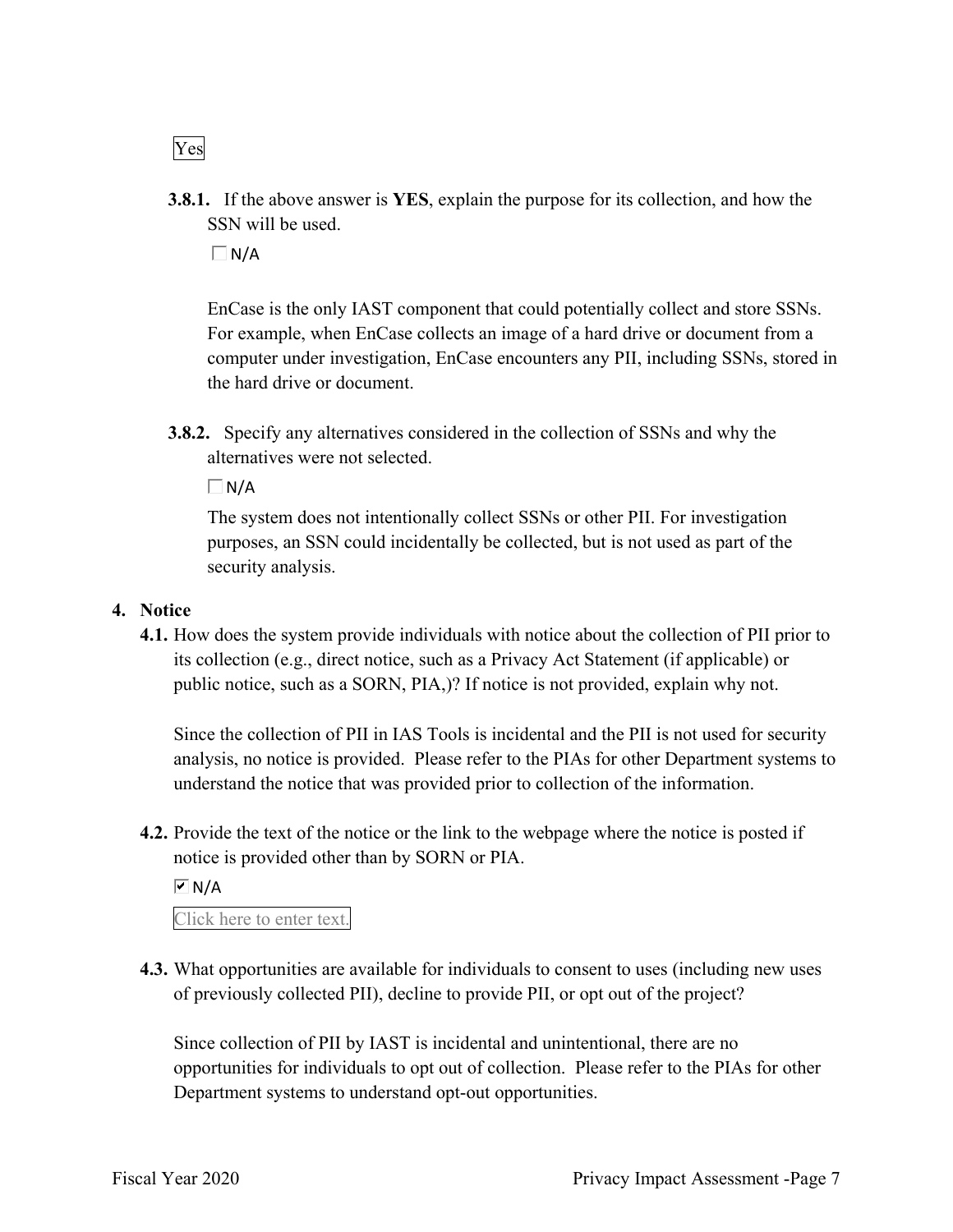**4.4.** Is the notice referenced in Question 4.1 reviewed and revised when there are changes in the practice, policy, or activities that affect the PII and privacy to ensure that individuals are aware of and can consent to, where feasible, these changes?

N/A

## **5. Information Sharing and Disclosures**

### **Internal**

 **5.1.** Will PII be shared internally with other ED principal offices? If the answer is **NO**, please skip to Question 5.4.

No

**5.2.** What PII will be shared and with whom?

 Click here to enter text.  $\overline{M}$  N/A

 **5.3.** What is the purpose for sharing the specified PII with the specified internal organizations?

 $\overline{M}$  N/A

Click here to enter text.

## **External**

 **5.4.** Will the PII contained in the system be shared with external entities (e.g. another agency, school district, the public, etc.)? If the answer is **NO**, please skip to Question 6.1.

No

 **5.5.** What PII will be shared and with whom? List programmatic disclosures only. 4  **Note: If you are sharing Social Security Numbers externally, please specify to whom and for what purpose**.

 $\sqrt{M}$  N/A

Click here to enter text.

<sup>&</sup>lt;sup>4</sup> If this information is covered by Privacy Act System of Records Notice (SORN) please list only relevant programmatic disclosures listed under the Routine Uses section.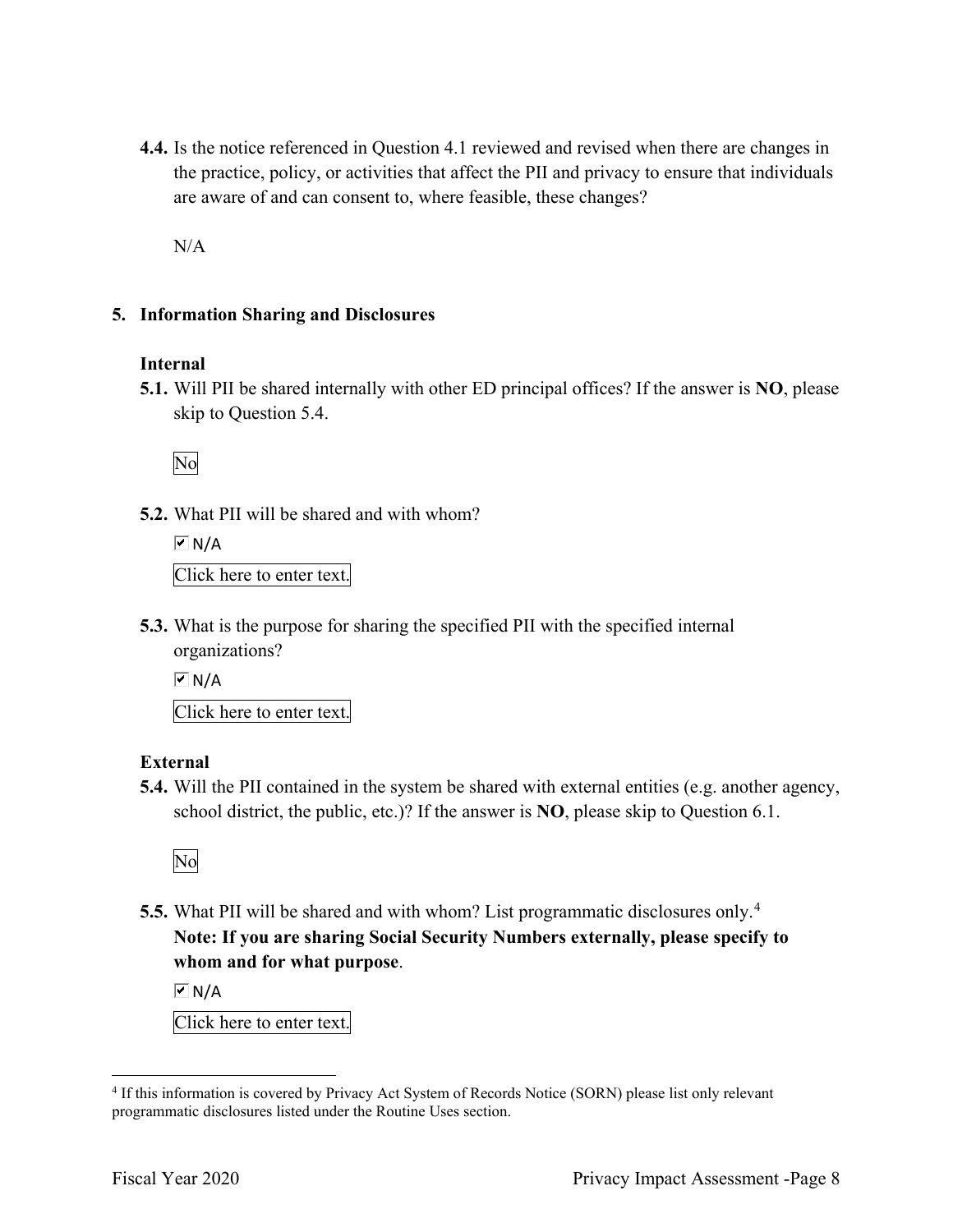- **5.6.** What is the purpose for sharing the PII with the specified external entities?
	- Click here to enter text.  $\boxed{\mathbf{v}}$  N/A
- **5.7.** Is the sharing with the external entities authorized?

 $\overline{a}$  Click here to select.  $\overline{M}$  N/A

 **5.8.** Is the system able to provide and retain an account of any disclosures made and make it available upon request?

 Click here to select.  $\sqrt{M}$  N/A

**5.9.** How is the PII shared with the external entity (e.g. email, computer match, encrypted line, etc.)?

```
 
Click here to enter text. 
\overline{M} N/A
```
**5.10.** Is the sharing pursuant to a Computer Matching Agreement (CMA), Memorandum of Understanding (MOU), or other type of approved sharing agreement with another agency?

 $\overline{M}$  N/A

Click here to select.

**5.11.** Does the project place limitation on re-disclosure?

 $\overline{M}$  N/A

Click here to select.

### **6. Redress**

**6.1.** What are the procedures that allow individuals to access their own information?

 Individuals do not have access to their own information in IAST, as all PII collected through the system is incidental and unintentional. Please refer to the PIAs for other Department systems to understand the access procedures for those systems.

**6.2.** What procedures are in place to allow the subject individual to correct inaccurate or erroneous information?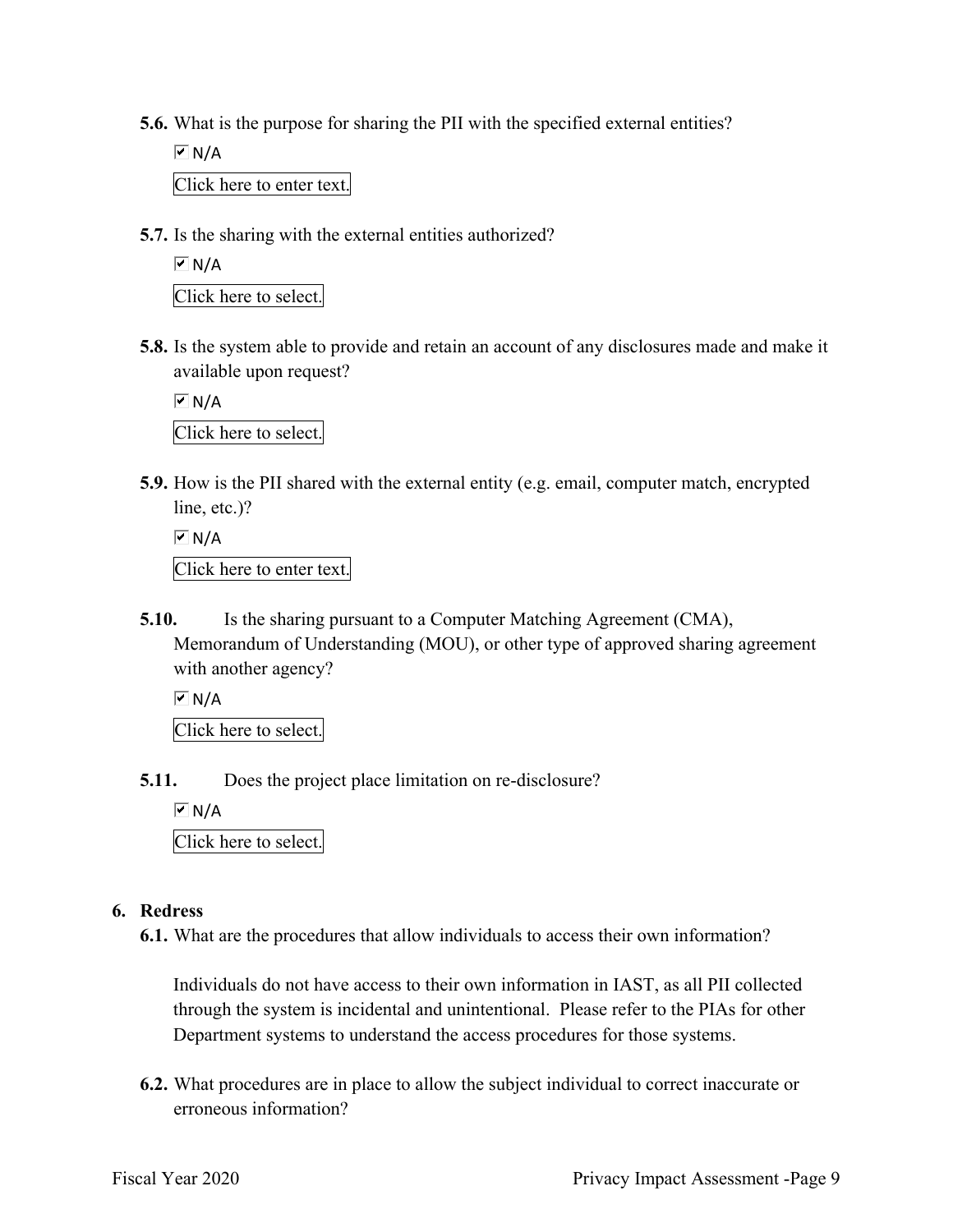individuals cannot correct any information collected by IAST. Please refer to the PIAs PII is incidentally and unintentionally collected as part of security event monitoring; for other Department systems to understand the correction procedures for those systems.

**6.3.** How does the project notify individuals about the procedures for correcting their information?

 individuals cannot correct any information collected by IAST. Please refer to the PIAs PII is incidentally and unintentionally collected as part of security event monitoring; for other Department systems to understand the correction procedures for those systems.

### *7.* **Safeguards**

## *If you are unsure which safeguards will apply, please consult with your ISSO.*

**7.1.** Does the principal office work with their CSO/ISSO to build privacy & security into the system and build privacy extensions to the extent feasible?



**7.2.** Is an Authority to Operate (ATO) required?



 **7.3.** Under NIST FIPS Pub. 199, what is the security categorization of the system: **Low, Moderate, or High?** 

 $\Box$ N/A Moderate

 **7.4.** What administrative, technical, and physical safeguards are in place to protect the information?

 for Government (IBMSC). IAST component tools are hosted within a secure environment in the IBM Smart Cloud

Access to the IAST components is restricted only to users who have been authorized and have authenticated to the Department's network using their Department-issued Personal Identity Verification (PIV) card. Access to all privileged roles is controlled through processes that enforce formal requests and approvals for access on a need to know and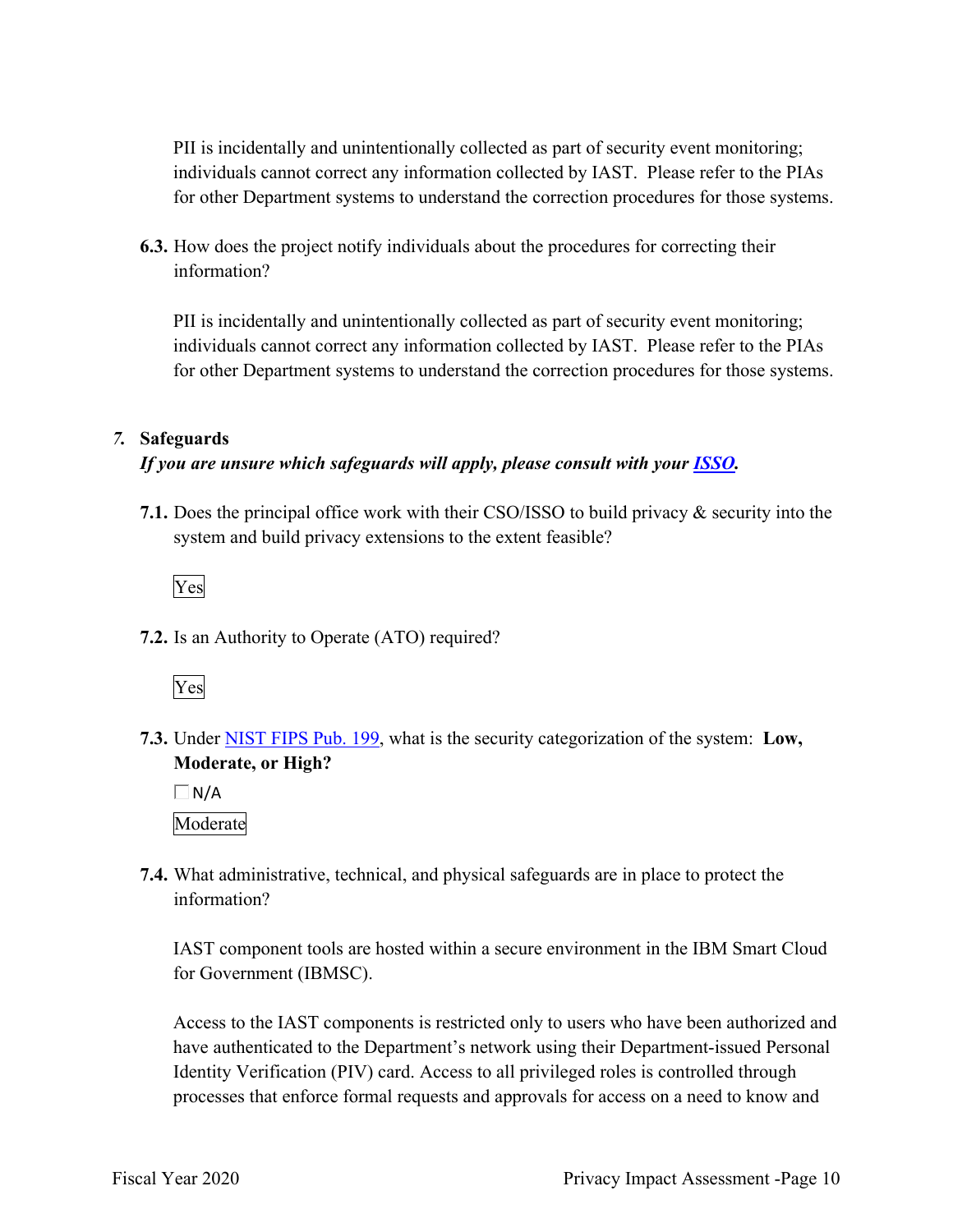systems, event monitoring systems, nightly backups, and data encryption while at rest least privilege basis. Enhancing this model, strict separation of duties is in place as well with regards to the distribution of roles. Access to data is protected through physical access controls to the hosting facilities, firewalls, network and host intrusion detection and in transit. Additionally, there are scheduled system audits, user recertification, and vulnerability scans.

 Only authorized EnCase users, specifically, the investigator assigned to a case, could encounter PII while managing the EnCase component of IAST. The system administrators do not have access to the PII. All users of EnCase are connected to EnCase via Department-approved PIV.

 IAST uses access control lists (ACLs), firewalls, intrusion protection systems (IPS), FIPS-140 validated encryption, multi-factor authentication, antimalware, and multiple cybersecurity capabilities to protect the information. PII is encrypted at rest within the system boundaries of IAST. These security measures limit data access to Department and contract staff on a need to know basis and control individual users' ability to access information within the system.

 Finally, all privileged users are provided a copy of the Rules of Behavior and are required to complete the annual Cybersecurity and Privacy Awareness training.

 **7.5.** Is the information in the system appropriately secured in accordance with the IT security requirements and procedures as required by Federal law and policy?

## Yes

**7.6.** Has a risk assessment been conducted where appropriate security controls to protect against that risk have been identified and implemented?



 ensure the security controls continue to work properly at safeguarding the PII. **7.7.** Please describe any monitoring, testing or evaluation conducted on a regular basis to

 As part of the Department's continuous monitoring program, IAST is expected to review IAST is reviewed annually and as needed when significant changes to the system occur. and renew the authorization to operate on a regular basis via the ongoing assessment and authorization process. This process includes audits of the implemented security and privacy controls by independent assessors. Findings from these audits produce Plans of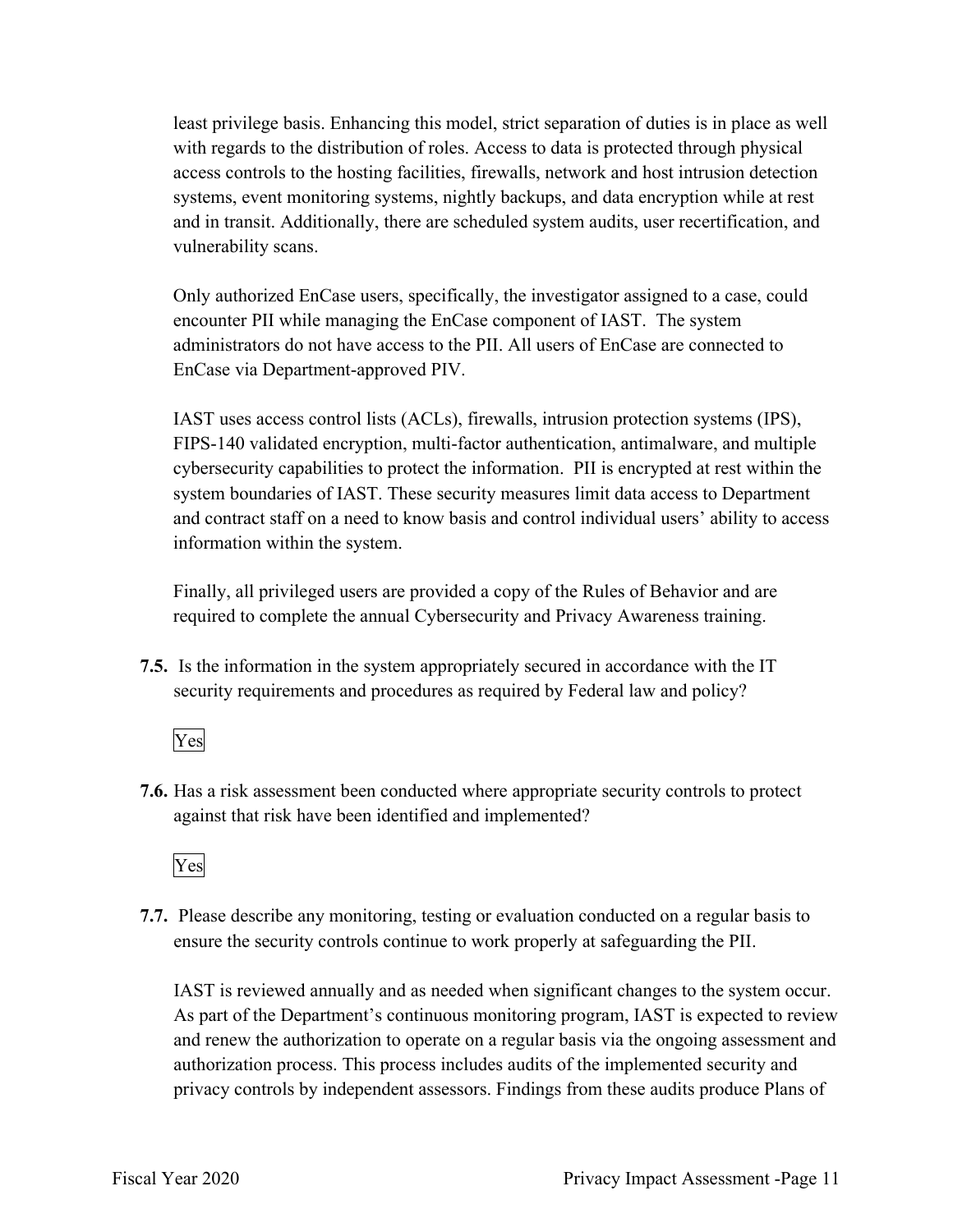are also conducted on a continuous basis, including annual incident response and Actions and Milestones (POA&Ms) for the system owner to remediate. Self-assessments contingency plan testing. On a more frequent basis, vulnerability and compliance scans are performed to check for vulnerabilities and deviations from the Department standards.

### **8. Auditing and Accountability**

 **8.1.** How does the system owner assess and ensure that the PII is used in accordance with stated practices in this PIA?

 of audit logs to ensure there is no misuse or malicious activity with the system or data. The system owner ensures the IAST systems administrators complete monthly reviews

The system owner reviews audit reports provided by the IAST administrators regarding information processing and maintains the access control list of who can access PII, on a quarterly basis. The system owner also works directly with the Department's privacy office on privacy compliance documentation to ensure all information in this PIA is up to date and accurate. Ultimately, the IAST system will undergo annual OMB Circular A-123, Appendix A (Management's Responsibility for Enterprise Risk Management and Internal Control) assessment, and NIST Special Publication 800-53 system security control self-assessments.

Finally, the system owner documents the privacy controls every two years through the PIA review process. These privacy controls are then assessed by the security authorization team and the privacy office.

 **8.2.** Does the system owner continuously monitor and audit the privacy controls to ensure effective implementation?



mitigated? **8.3.** What are the privacy risks associated with this system and how are those risks

 information maintained in IAST. Risks to privacy include unauthorized access, as well as mishandling and misuse of the

 the entire system and its supporting business processes. A key component of the security program is the continuous monitoring effort which ensures that the security and privacy To mitigate these privacy risks, IAST operates a comprehensive security program over controls remain effective over-time and that new threats are assessed, and appropriate countermeasures implemented.